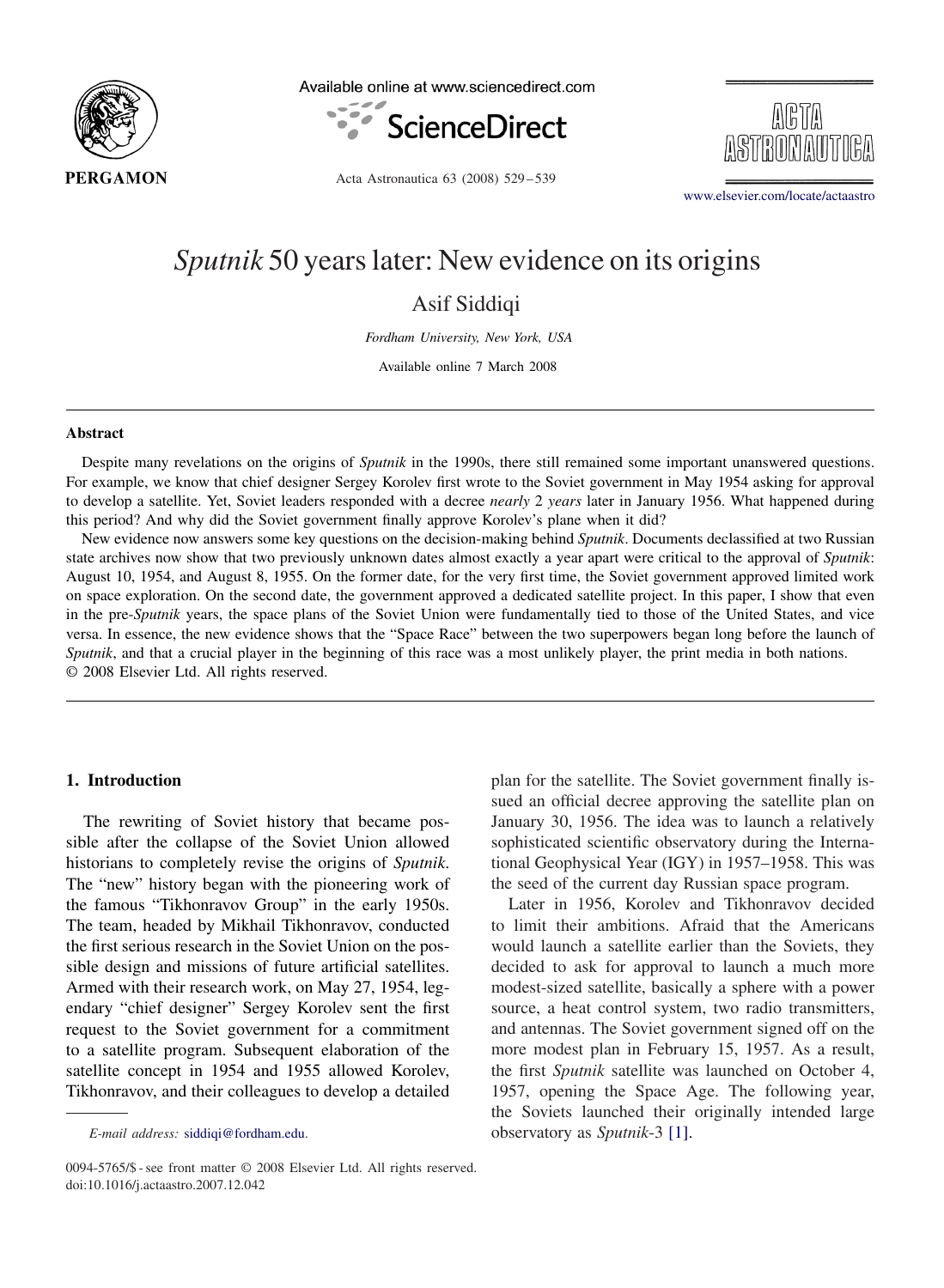This "new" story filled in many of missing details but there still remained important unanswered questions. Why, if Korolev wrote to the government in May 1954, did Soviet leaders respond with a decree *nearly* 2 *years* later in January 1956? What happened during this period? Why did the Soviet government finally approve Korolev's plan when it did? For historians, the story of *Sputnik* still contained a number of crucial gaps.

New evidence now answers at least some of these questions on the decision-making behind *Sputnik*. Documents declassified at two Russian state archives—the Archive of the Russian Academy of Sciences (ARAN) and the Archive of the President of the Russian Federation (APRF)—now show that two previously unknown dates almost exactly a year apart were critical to the approval of *Sputnik*: August 10, 1954, and August 8, 1955. On the former date, for the very first time, the Soviet government approved limited work on space exploration. On the second date, the Soviet government effectively approved a dedicated satellite project. In this paper, I show that the Soviet government's intervention in the process of space exploration (as opposed to missile development) occurred in two distinct stages: commitment to exploratory work (in 1954–1955) and commitment to a satellite project (1955–1956). I argue that even in the pre-*Sputnik* years, the space plans of the Soviet Union were fundamentally tied to those of the United States, and vice versa. In essence, the new evidence shows that the "Space Race" between the two superpowers began long before the launch of *Sputnik*, and that a crucial player in the beginning of this race was a most unlikely player, the print media in both nations.

# **2. Background**

Soviet scientists did not begin concrete satellite studies until 1953 although these had been preceded by several efforts to explore the technical feasibility of launching an object into orbit. These early studies were carried out at the top-secret Scientific-Research Institute No. 4 (NII-4, pronounced "nee-4") based in the Northeastern Moscow suburb of Bolshevo. NII-4 had been established in 1946 as an institutional forum to investigate "the development of methods of testing, acceptance, storage and combat application of missile weaponry" [\[2\].](#page-8-0) As is well known, the move to study spaceflight (as opposed to missiles) was taken at the personal initiative of a senior scientist at the institute, Mikhail Tikhonravov (1900–1974). By the late 1940s, he had already secured a place in the history of Soviet rocketry by designing the very first Soviet rocket to use liquid propellants, the famous "09" launched in 1933. After World War II,

Tikhonravov assembled a small group of young scientists to study the prospects of very long-range missiles. On March 15, 1950, at a plenary session of the NII-4 institute, he presented a paper based on these studies, where he suggested that using the current level of technology, it would be possible to cluster together a number of rockets to launch a small satellite into Earth orbit. These claims were viewed with much skepticism at the time, and Tikhonravov's early research was stalled at least twice by bureaucratic interference since such work fell out of the institute's official work mandate [\[3\].](#page-9-0)

Within a couple of years, however, there was a consensus within the institute that a satellite could have potentially important *military* applications. On September 16, 1953, the NII-4 leadership approved a "scientificresearch theme" entitled "Research into the Problems of Creating an Artificial Satellite of the Earth." Codenamed "Theme No. 72," the R&D project was to begin the following January and was to last 2 years. Tikhonravov's young protégé Igor' Yatsunskiy (1916–1983) oversaw the project under his mentor's guidance [\[4\].](#page-9-0) The group included the same young students—10 men and one woman—who earlier studied intercontinental ballistic missile (ICBM) design concepts. They explored a variety of engineering problems including placing a satellite in orbit, changes in a satellite's orbit, returning to Earth, radio communications, and optical tracking of satellites from the ground. The group developed a preliminary model of a satellite they called "the simplest satellite" (*prosteishii sputnik*), which could serve as a technology-proving concept launched by the stillon-paper Soviet ICBM. Military applications were the central *raison d'être* for the 442-page report issued by the team by March 1955. In the report's conclusion, Tikhonravov wrote:

The simplest satellite will have great scientific importance. Its military significance will be the possibility of testing the operation of a number of systems necessary for other more complex and heavier satellites carrying military payloads. Besides, it is likely that it will be possible to systematically photograph the enemy's territory from the simplest satellite.

The team also researched the possibility of using a satellite to drop bombs to hit ground targets ("maximum deviation will be less than 15 km from the target"), manned military spaceships, and orbital stations [\[5\].](#page-9-0)

Besides the "Tikhonravov Group," another group of scientists at the USSR Academy of Sciences also began a similar exploratory study on satellites in 1953. This team was headed by Mstislav Keldysh (1911–1978), a brilliant applied mathematician who was on the rise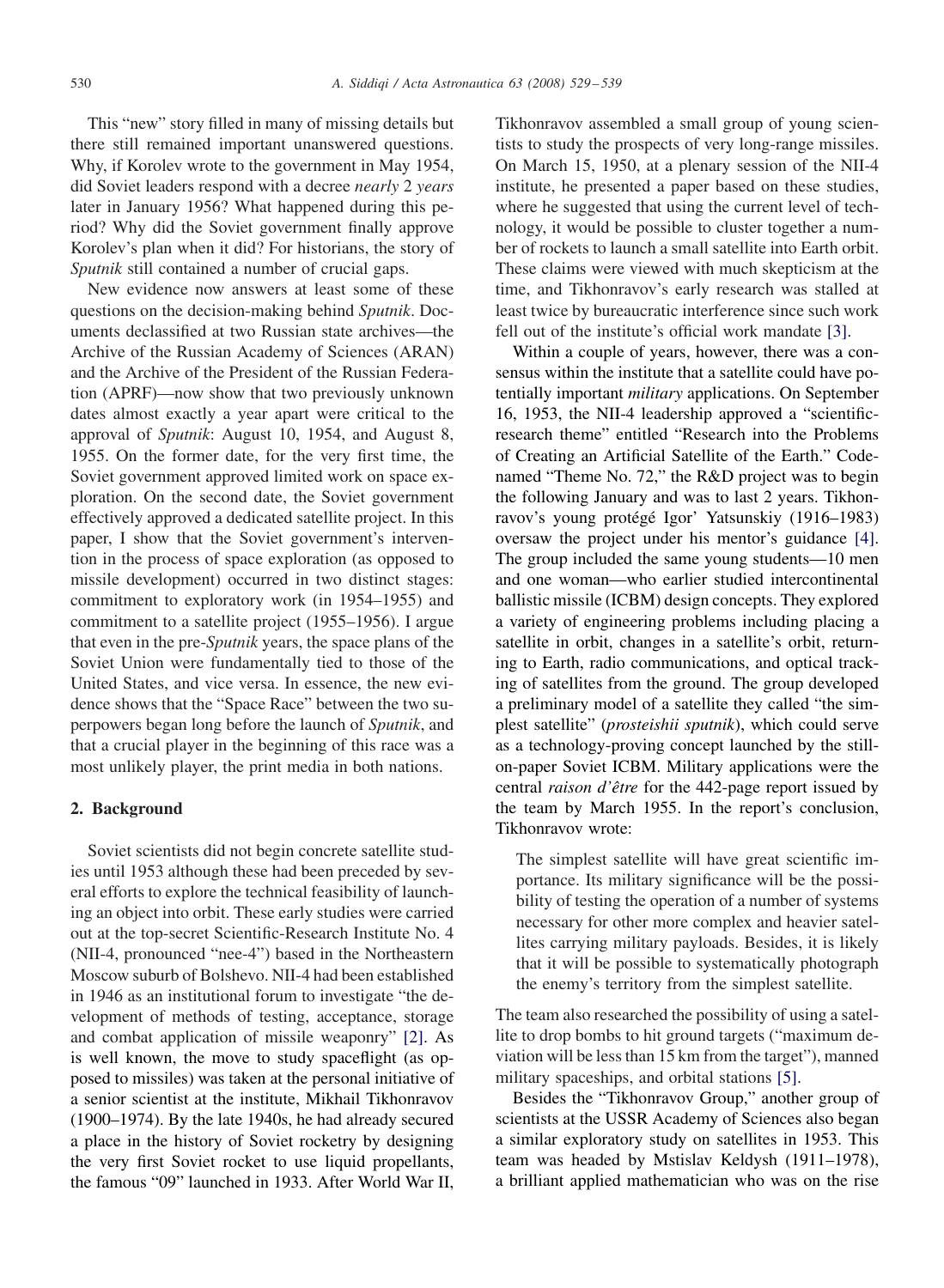on the Soviet scientific community. Keldysh headed a division (the Department of Applied Mathematics) at the Academy's V.A. Steklov Mathematics Institute where he assembled a team of extremely talented young graduates ("Keldysh's Boys") who laid the mathematical groundwork for much of the early Soviet space program.

These early nascent satellite studies would have come to naught had it not been for the enormous advances in missile design made by Soviet engineers in the early 1950s. The heart of the Soviet missile industry was the Scientific-Research Institute No. 88 (NII-88) based in the Kaliningrad suburb of Moscow, right next to Bolshevo where Tikhonravov worked. At NII-88, under chief designer Sergey Korolev (1907–1966), a team of engineers developed progressively more sophisticated ballistic missiles, beginning with the R-1 (the Soviet copy of the German A4), the R-2, and then the R-5, and its nuclear-tipped version, the R-5M. The latter had a range of about 1200 km. The next step was the development of a missile capable of intercontinental distance. By 1953, Korolev's design bureau, in cooperation with a number of other R&D organizations, prioritized research on two different directions an intercontinental missile: ballistic and cruise. After a careful review of all possible options, on May 20, 1954, the Soviet government officially approved *three* intercontinental missile projects, one of which was an ICBM known as the R-7 or "article 8K71." Korolev's team was assigned as the prime contractor for the R-7, which involved hundreds of other subcontractors and factories spread across the Soviet Union. The two cruise missile projects, *Burya* and *Buran*, were directed jointly by Keldysh's NII-1 aviation research institute [\[6\].](#page-9-0)

## **3. The August 1954 decision**

The prospect of an ICBM opened up for the first time the realistic possibility of launching an object into orbit. Once it was evident that the Soviet government was moving to approve an ICBM program, Korolev mobilized his support base and began preparing a formal proposal. In the first 4 months of 1954, he consulted many influential people in the defense industry, military, and academic scientific community. Korolev arranged for disparate constituencies working on the satellite problem—such as the "Tikhonravov Group" and "Keldysh Boys"—to meet, discuss, and coordinate their work informally [\[7\].](#page-9-0) Two meetings at the Academy of Sciences, on March 16 and May 25, brought together important scientists curious about the scientific benefits of the satellite project. The former was attended by Academician Petr Kapitsa (1894–1984), the world famous Soviet nuclear physicist and future Nobel Prize winner. The latter, a 3-h meeting, was held at the offices of Academy President Aleksandr Nesmeyanov (1899–1980), who signed off on a plan to ask the government to approve R&D work necessary to create a satellite [\[8\].](#page-9-0)

Not everyone supported the effort. In his diaries, Tikhonravov noted that one of his superiors at his institute "didn't 'get' anything, and Korolev got the impression that he won't be offering any help, even though he had [been] promised [such help before]." He added, "I should have expected it" [\[9\].](#page-9-0) But Academy President Nesmeyanov's support proved to be critical. On May 27, 1954, not coincidentally just a week after the Soviet government approved full-scale work on the R-7 ICBM, Korolev dispatched a short letter to the top leaders of the Soviet military–industrial complex on the satellite issue. He attached a short (and preliminary) version of Tikhonravov's massive study on satellites and translations of a number of articles on space exploration from the American print media. In his cover letter, Korolev wrote:

I draw your attention to the memorandum of Comrade M.K. Tikhonravov, "On an Artificial Satellite of the Earth," and also to the forwarded [media] materials from the U.S.A. on work being carried out in this field. The current development of a new article [the R-7 ICBM] makes it possible for us to speak of the possibility of developing in the near future an artificial satellite… It seems to me that at the present time it would be timely and feasible to organize a scientific-research department [in NII-88] for performing the initial exploratory work on a satellite and more detailed work on the set of problems associated with this goal.

He ended the letter with a simple phrase: "I await your decision" [\[10\].](#page-9-0)

Tikhonravov's attached report was a *tour de force* of foresight and elegance. He suggested beginning the Soviet space program with work on three simultaneous goals:

- launching a "simplest satellite" weighing about 3 ton orbiting to an altitude of  $170 \times 1100$  km;
- developing the capability to launch a human on a suborbital flight; and
- recovery of capsule from Earth orbit.

Future goals would include a piloted orbital spaceship, a space station, and research on lunar flights [\[11\].](#page-9-0)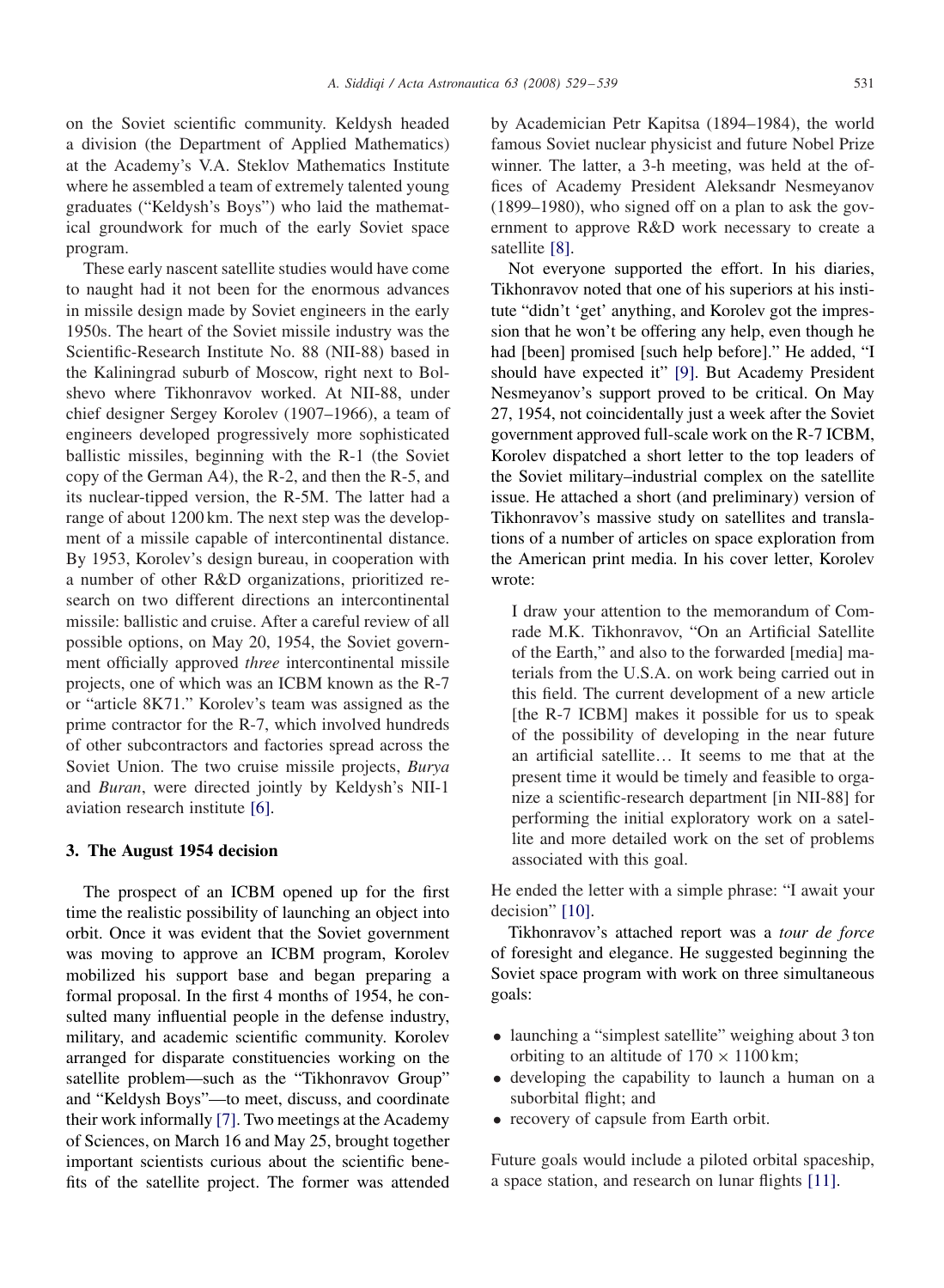For many years now, it was assumed that there was no response from the Soviet government to this dramatic request, i.e., that Korolev's letter essentially disappeared for 2 years amid the Byzantine bureaucracy of the Communist Party. However, recent evidence suggests that the letter actually had a significant effect, leading to the very *first* Soviet governmental intervention in the idea of spaceflight. Korolev's letter was not addressed to the top leadership of the Soviet government and the Communist Party but rather to the leading managers in the Soviet military–industrial complex who saw some value in Korolev's proposal. In August 1954, a number of these industrial leaders sent a formal appeal to the top echelons of the Soviet leadership on the satellite issue. We do not know the details of their proposal beyond the fact that they asked for approval "to work on scientific and technical questions related to spaceflight," i.e., a moderated version of Korolev's idea to immediately begin work on a satellite [\[12\].](#page-9-0) Responding to their request, Georgiy Malenkov, the chairman of the Soviet Council of Ministers, signed an official decree on August 10, 1954, stipulating the following:

- approve R&D work on a satellite at OKB-1, NII-4, and the Academy of Sciences;
- create a commission in the Academy of Sciences for scientists to discuss potential scientific benefits [\[13\];](#page-9-0)
- establish an award in honor of Russian patriarch Konstantin Tsiolkovskiy to be given to individuals who have made important contributions to astronautics [\[14\].](#page-9-0)

While this was not a commitment to build a satellite but only to conduct preliminary work, the government's rationale to approve *any* work at all is unclear. It is possible that two factors played into this decision: Korolev's argument that research on satellite recovery would help in solving problems related to atmospheric reentry of nuclear warheads over foreign targets; and subtle threats by Korolev—based upon his file of American media pieces—that similar work was under way in the United States.

# **4. Objects D1, D2, and D3**

In the most unexpected manner, the first two points in the decree cleared the way to the opening of the Space Age. As a result of the government decree, on August 19, 1954, the Academy of Sciences issued a decree (no. 3-1517) assigning Korolev's design bureau to develop some basic concepts for a potential satellite. By this time, Korolev's engineers had determined that it would be possible to launch a 1.5 ton satellite into Earth orbit using the R-7. Korolev delegated this work to a group under Yevgeniy Ryazanov (1916–1975), which, basing much of their calculations on the work already carried out by the Tikhonravov and Keldysh teams, came up with three options for a satellite:

- a 1.5 ton non-recoverable and unoriented satellite launched on the R-7;
- a very small satellite launched on a modified version of the R-5M intermediate-range ballistic missile (known as the M5); and
- a very large satellite launched by a scaled-up R-7 with a launch mass of 700 ton (the original R-7 had a launch mass of about 270 ton).

Keldysh actively supported the second option even though it would require significant modification to the R-5 missile [\[15\].](#page-9-0) Engineers V.V. Molodtsov and V.I. Frumson substantiated the possibility of creating a small satellite although they eventually abandoned this option since it would have required decreasing the mass of the guidance system for the launch vehicle to 140 kg, an unrealistic option for the near future.

The third option was also not followed through since the R-7 itself had not been built and it was premature to talk of a scaled-up version. Early studies of such a booster, done by V.M. Udal'tsov under the leadership of Korolev's "first deputy" Vasiliy Mishin, laid the groundwork for the (in)famous N1 superbooster of the 1960s.

Eventually, for the short term, Korolev picked the first option—a 1.5 ton non-recoverable and unoriented satellite—development of which was carried out by Ryazanov's Group (which included L.M. Miloslavskiy, V.I. Frumson, and V.A. Nikolayev). Early reports from scientists, however, seemed to suggest that they would require a 5 ton satellite in order to fit a sufficiently complex set of scientific instruments. As a result, the group divided their work into three satellites, in effect, splitting the scientific equipment into three smaller satellites each weighing 1.5 ton. They were:

- Object D1 for scientific instrumentation.
- Object D2 for a biological specimen in a pressurized container.
- Object D3 for remaining instrumentation (probably a military satellite) [\[16\].](#page-9-0)

# **5. The commission for interplanetary communications**

Besides actual R&D work, the August 1954 decree also approved the creation of a commission within the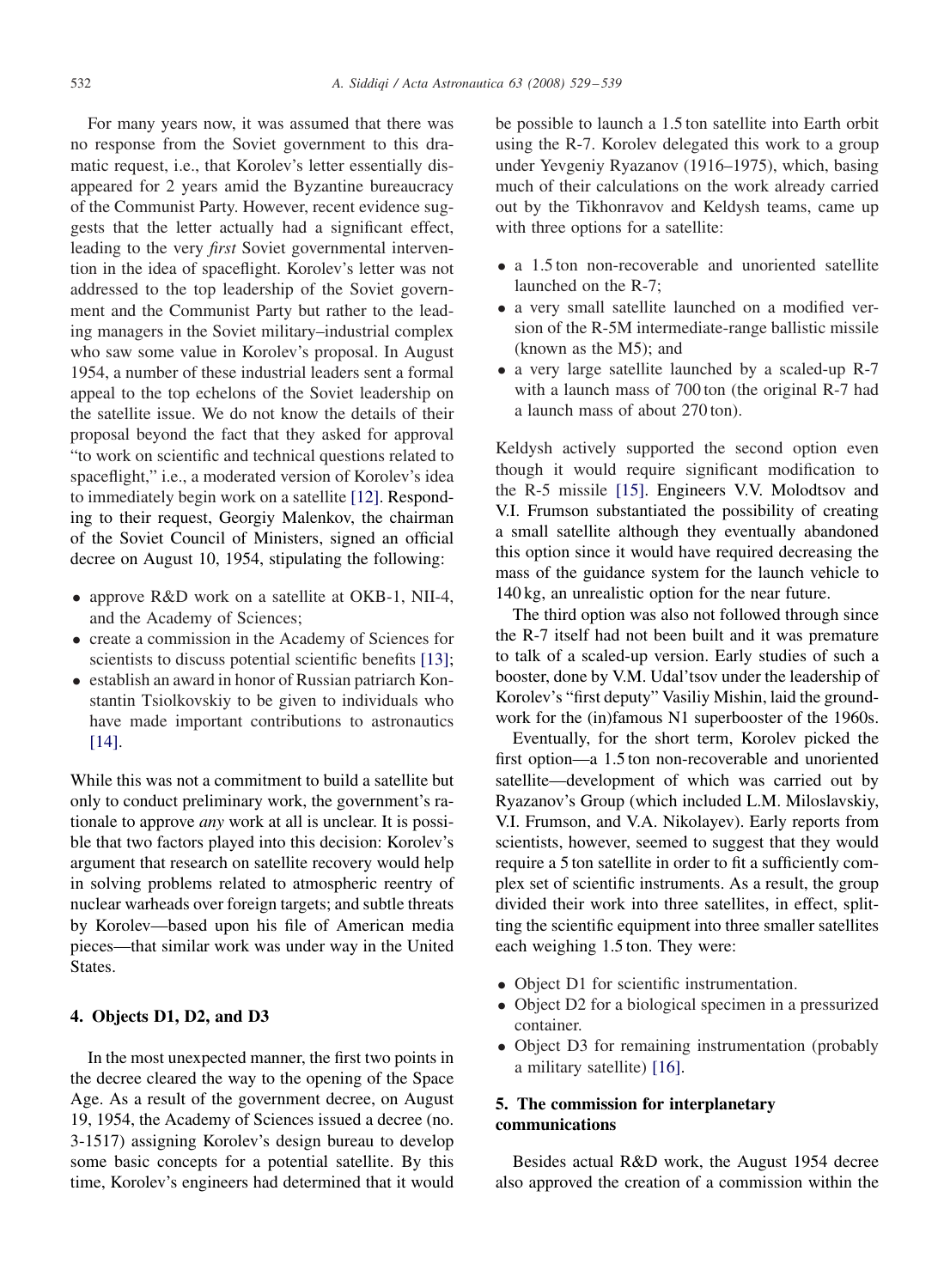Astronomy Council of the Academy. The commission, which was formally established in December 1954, had a name that was typical in its Soviet-era bureaucratic speak: the (permanent) "Interdepartmental Commission for the Coordination and Monitoring of Scientific-Theoretical Work in the Field of Organization and Accomplishment of Interplanetary Developments of the Thematics of Research Problems and Analysis of the Possibilities of the Practical Realization of Interplanetary Communications." For more than 50 years, the true purpose of this commission has been unknown in the West. Declassified records from the Academy's archives now show its activities in 1955 included the following:

the clarification of first priority scientific research tasks [possible to solve] with the aid of an artificial earth satellite; analysis of the contemporary state of problem; [and] formulating the [most] promising problems to a number of scientific-research institutions in our country [\[13\].](#page-9-0)

In other words, the most important goal for the interplanetary commission was to serve as a place for academy scientists to deliberate on the scientific and applied scientific problems associated with both the creation of a satellite and the goals it could solve. The commission, however, had another equally important task that was not officially enumerated. According to V.A. Yegorov, a scientist working at the time for Keldysh on satellite problems, the commission:

served the USSR as an official presentation to the community (Soviet and global) for the results of secret work on the creation of space technology [which was] carried out by the Academy of Sciences in cooperation with [secret scientific-research institutes, design bureaus] and factories. The members of the commission (and primarily its chairman and scientific secretary) visited foreign countries as representatives of Soviet space science, although they almost never participated in [secret] work [\[17\].](#page-9-0)

Undoubtedly the driving force behind the creation of the commission was Mstislav Keldysh who made sure that key members on it included people who had little or no knowledge of the top-secret ICBM program but if necessary could be counted upon for their expertise. To chair the commission, Keldysh appointed academician Leonid Sedov, a colleague who knew nothing of the missile program, but was a respected aeronautics scholar specializing in hydrodynamics, gas dynamics, and mechanics [\[18\].](#page-9-0)

Those on the "inside," i.e., Korolev, Keldysh, and others, closely monitored and controlled the commission's public pronouncements via the one member of the commission who *did* have close connection to the secret world of missile development, Mikhail Tikhonravov [\[19\].](#page-9-0) Keldysh also had one of his closest assistants, Gennadiy Skuridin, serve as an "associate" of the body. Korolev visited the commission's offices once in late 1954—soon after its formation—to discuss its plan of publicity work [\[20\].](#page-9-0) One result of this collusion between the secret and public worlds was publicizing the commission's work in the Soviet media.

# **6. A newspaper article, the CIA, and unintended consequences in the Cold War**

A public announcement of the existence of the academy's interplanetary commission, issued in the spring of 1955, had deep and unexpected consequences in the international arena. This single public announcement created an unlikely link between the Soviet media, the American media, the Eisenhower Administration, the CIA, and eventually the Soviet Politburo, and set off an unanticipated and international chain of events that sparked the beginning of the Space Age.

In February and March 1955, Korolev and Tikhonravov worked behind the scenes to orchestrate a detailed public announcement about the existence of the academy's interplanetary commission [\[21\].](#page-9-0) The article, in dry and uninspiring prose, appeared on April 16, 1955, in the Moscow newspaper *Vechernyaya moskva* (Evening Moscow). Noting the creation of the commission, the anonymous author of the piece noted that the new body "would coordinate and direct all work concerned with solving the problem of mastering cosmic space." In the article, Keldysh's aide Karpenko was quoted as saying that "one of the immediate tasks of the Commission is to organize work concerned with building an automatic laboratory for scientific research in space," a claim which was most certainly not true [\[22\].](#page-9-0) Western wire services immediately picked up the story and reported it prominently in the American press [\[23\].](#page-9-0) A *New York Times* article in July, for example, noted that "[i]intense Soviet interest in achieving priority over all other nations in regard to all aspects of interplanetary flight has been evident for some years." The *Times* went on to recount the various recent articles in the Soviet media on space exploration and then described the *Vechernyaya moskva* statement. "The United States and the Soviet Union now appear to be in a race for the glory of making the first step toward interplanetary flight," the article concluded [\[24\].](#page-9-0)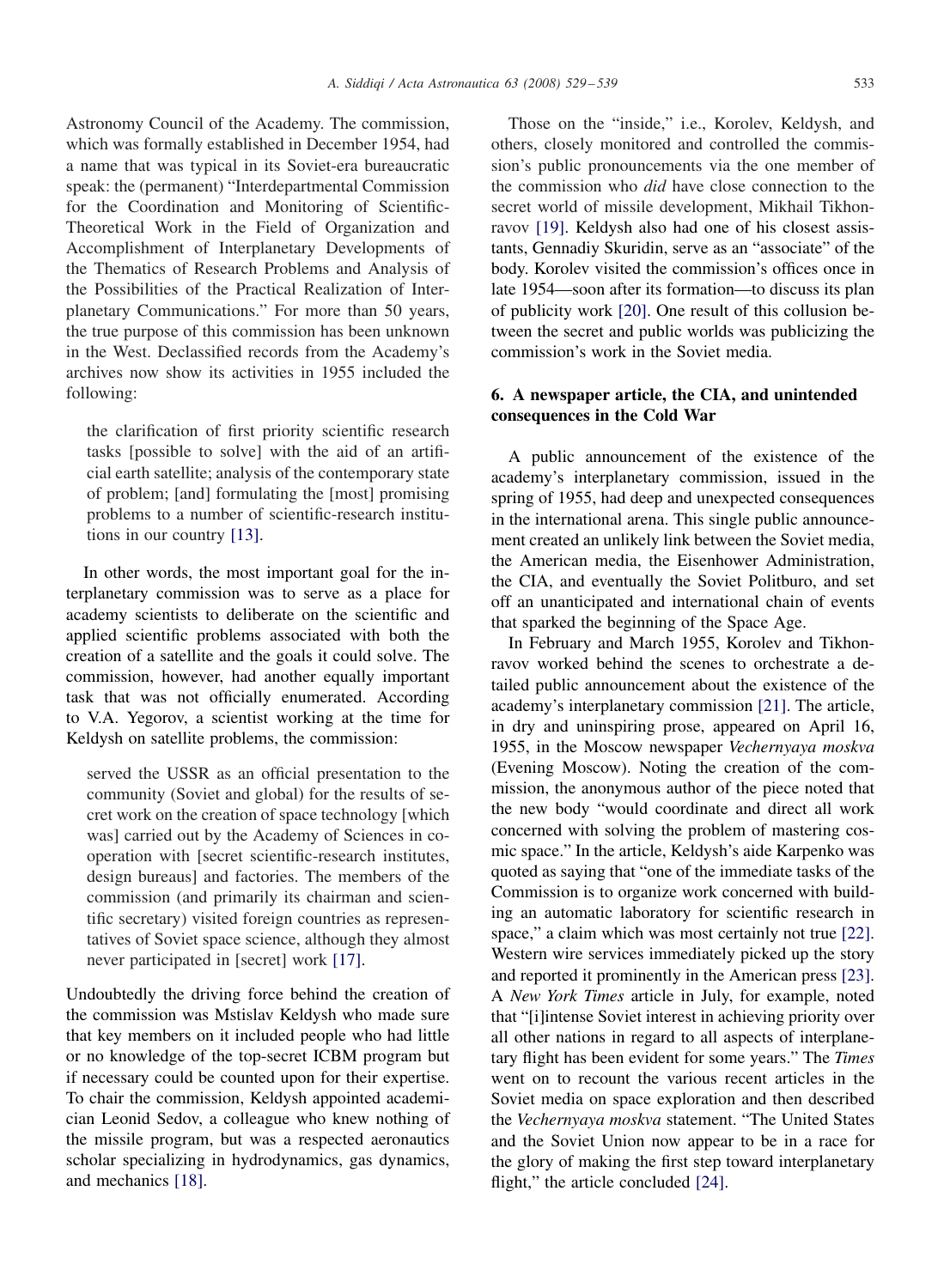In his "Matter of Fact" column, one of the most widely syndicated columns in the United States, journalist Stewart Alsop noted that the "bland [Soviet] announcement … caused much dismay at least among the more sensible men in the Pentagon…. [T]his kind of before-the-fact boasting by the Soviets must be taken very seriously indeed as the Pentagon has learned to its sorrow, conspicuously in the case of the atomic and hydrogen bombs" [\[25\].](#page-9-0) Alsop, a former OSS officer with strong ties to the American intelligence community, was not simply conjecturing; within the black world of the American security establishment, the relatively innocuous announcement had deep repercussions. A CIA National Intelligence Estimate prepared for President Dwight D. Eisenhower and issued later in 1955 singled out the Soviet interplanetary commission and cited the *Vechernyaya moskva* article as well as other recent Soviet writings as evidence "of a coordinated [Soviet] survey of the theoretical problems involved in establishing a space satellite" [\[26\].](#page-9-0)

In May 1955, the US government's National Security Council issued a top-secret policy document known as NSC 5520, which recommended that the Eisenhower Administration develop a small scientific satellite to be launched as part of the IGY, a broad-scale international program to study the Earth and its upper atmosphere set for 1957–1958, a predicted period of intense solar activity [\[27\].](#page-9-0) The decision, an important milestone in the birth of the American space program, had cascading consequences, eventually leading to several early space projects such as the civilian Vanguard program and early intelligence satellite projects. A number of historians have argued that the Eisenhower Administration's decision had a hidden agenda known only to a handful of individuals at the time. The authors of NSC 5520 sought to establish the precedent of "freedom of space" by using a peaceful scientific satellite, i.e., the right to fly over other nations' territories in space, thus clearing the way for intelligence reconnaissance satellites that could later spy on the Soviet Union with impunity [\[28\].](#page-9-0) NSC 5520 was, in fact, issued as a result of an earlier recommendation from the Technological Capabilities Panel (TCP), a high-level scientific body headed by MIT President James R. Killian, Jr., that was asked to study the issue of a surprise attack by the Soviet Union. Among its many influential recommendations, the TCP advocated that the United States immediately start developing a spy satellite [\[29\].](#page-9-0)

Although establishing the precedent of "freedom of space" might have served as the main impetus for the American decision to launch a small scientific satellite, it was not the only one. Prestige—specifically pre-empting the Soviet Union in launching the first satellite—also figured prominently. Here again, the *Vechernyaya moskva* article served as a catalyst. Days after its publication, Joseph Kaplan, chairman of the US National Committee on the IGY, wrote an urgent letter to Alan T. Waterman, the National Science Foundation's director who was involved in the deliberations leading to NSC 5520, about the immediate need to approve a satellite project. To emphasize the urgency of his request, Kaplan attached a copy of the *Washington Post*'s report on the Soviet newspaper article [\[30\].](#page-10-0) NSC 5520, in fact, singled out *Vechernyaya moskva*'s announcement on the interplanetary commission as evidence of Soviet pursuit of a satellite project [\[31\].](#page-10-0)

Historian Michael J. Neufeld suggests that assistant secretary of defense for research and development Donald A. Quarles, the principal architect behind NSC 5520, "seized…on the Soviet threat" to push through his hidden agenda to establish the "freedom of space" principle under cover of a civilian satellite [\[32\].](#page-10-0) He adds, "the Soviet factor played a critical role" in Eisenhower's satellite decision of May 1955, a point explicitly underlined in NSC 5522; a follow-up report to NSC 5520 was issued in June 1955, in which the authors noted:

There is an increasing amount of evidence that the Soviet Union is placing more and more emphasis on the successful launching of the satellite. Press and radio statements since September 1954 have indicated a growing scientific effort directed toward the successful launching of the first satellite. Evidently the Soviet Union has concluded that their satellite program can contribute enough prestige of cold war value… to justify the diversion of the necessary skills… . The nation that first accomplishes this feat will gain incalculable prestige and recognition throughout the world [\[33\].](#page-10-0)

On the same day that NSC 5522 was issued, the Department of Defense tasked Quarles with making the American scientific satellite a reality.

The "freedom of space" rationale gained particular urgency following President Dwight D. Eisenhower's return from a Soviet–American summit in Geneva in July. At the meeting, Eisenhower had tried unsuccessfully to convince Soviet leaders Nikita Khrushchev and Nikolay Bulganin to agree to an "open skies" policy, i.e., a proposal to facilitate mutually supervised reconnaissance flights over each other's territories [\[34\].](#page-10-0) After the Soviets refused the offer, Eisenhower met with Waterman and Quarles to convey his full support for an American satellite project for IGY. The satellite would fulfill both rationales: freedom of space and prestige by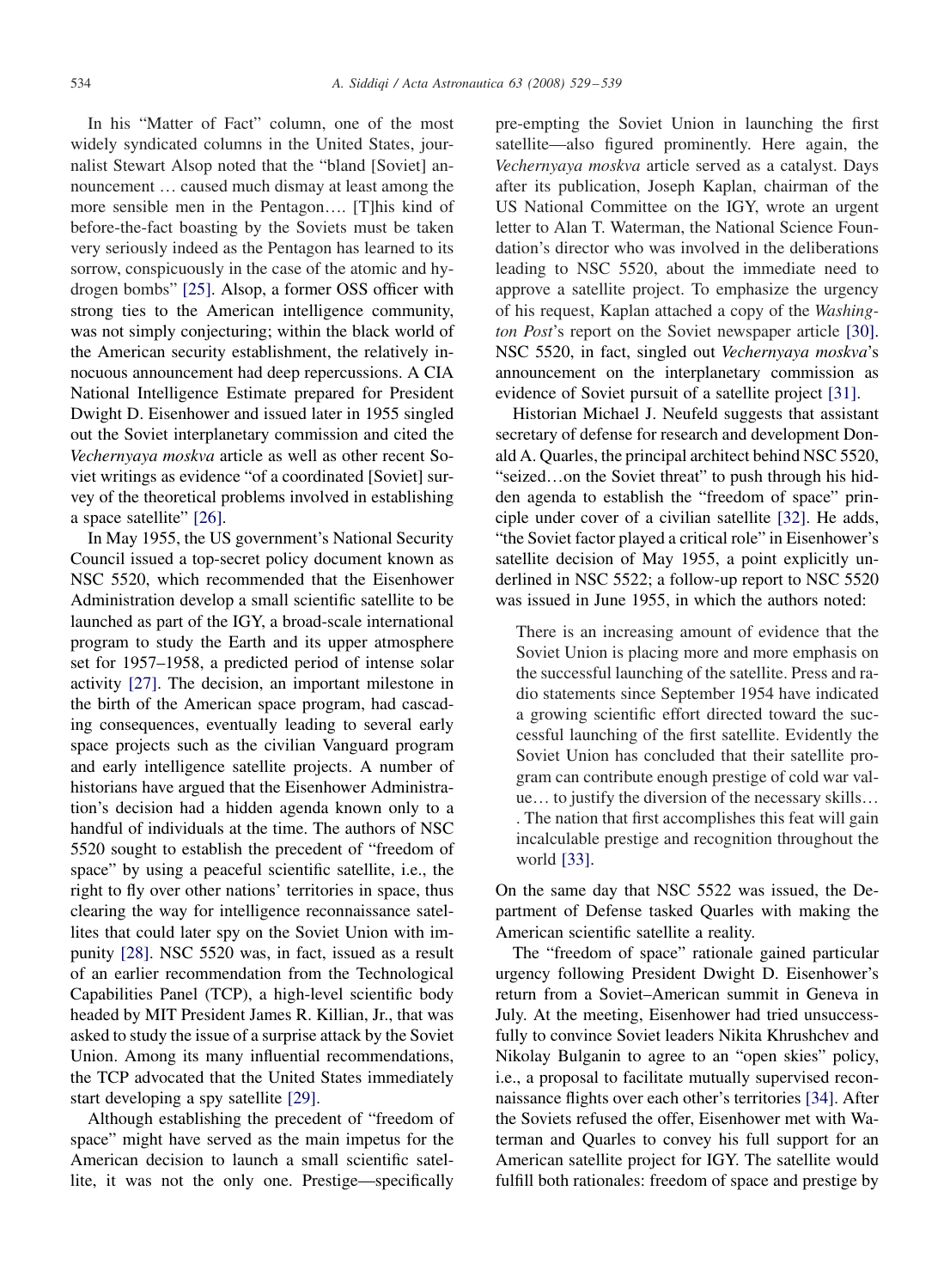beating the Soviet Union into space. Days later, on July 29, 1955, Eisenhower's press secretary, James C. Hagerty, for the first time publicly revealed that the United States would launch "small Earth-circling satellites" as part of its participation in the IGY [\[35\].](#page-10-0)

The Eisenhower Administration's announcement set off a round of publicity over the possibility of an American satellite in the near future. Although the Soviet government never officially responded—it, after all, had no official plans to build or launch a satellite—the spaceflight activists working both in secret and in public in the Soviet Union continued to communicate their goals to the outside. Only 4 days after the Eisenhower announcement, academician Leonid Sedov, the erstwhile chairman of the Soviet interplanetary commission, announced at a meeting of the International Astronautical Federation in Denmark that "[i]n my opinion, it will be possible to launch an artificial Earth satellite within the next two years." He added that "[t]he realization of the Soviet project can be expected in the comparatively near future. I won't take it upon myself to name the date more precisely" [\[36\].](#page-10-0) Being only a public figurehead, Sedov knew nothing about Korolev's plans for his various Object D satellites. More than likely, Keldysh and others in Moscow, i.e., those actively proposing a Soviet satellite, had prepared Sedov's statement for public consumption [\[37\].](#page-10-0)

The day after Sedov's press conference, the major Western press outlets ran front-page stories that considerably exaggerated his claims. Other Soviet scientists had made similarly vague statements in public before, but because Sedov's announcement immediately followed the Eisenhower statement, the Western media found a story too big to ignore. The *Washington Post* headlined its story "Russians Say They Intend to Beat U.S. In Launching First Unmanned Satellite," while the *Los Angeles Examiner* screamed, "We'll Launch 1st moon, and Bigger, Says Russ" [\[38\].](#page-10-0) Sedov later objected to the characterization of a satellite race between the two countries, but Western publications, at least for a few weeks, parroted the notion of international competition [\[39\].](#page-10-0)

Public statements in the Soviet media on spaceflight, particularly the April 1955 article in *Vechernyaya moskva*, which announced the existence of the Soviet interplanetary commission, significantly accelerated American plans to pursue a satellite project. The Eisenhower Administration's stated purpose in its July 1955 announcement of US plans to launch a satellite during IGY was partly a response to the alarm about Soviet intentions. The American announcement then prompted the Soviet interplanetary commission's Sedov to comment publicly on the possibility of a Soviet satellite. The American announcement and Sedov's garbled response to it—as well as the Western media's reportage of both—provided the final weapon, international competition, that Korolev, Tikhonravov, and others used to push through a satellite project.

### **7. The August 1955 decision**

Korolev took advantage of this back-and-forth international conversation to push for a *concrete* commitment from the Soviet government; simply forming a public relations commission nor establishing a medal in honor of Tsiolkovskiy was sufficient. For his cause, he recruited two very powerful administrators in the Soviet military–industrial complex, Mikhail Khrunichev (1901–1961) and Vasily Ryabikov (1907–1974). Although the latter played as important a role in the birth of *Sputnik* as Korolev, Tikhonravov, and Keldysh, his name is almost absent from the many stories on the history of the world's first satellite. Ryabikov was originally a protégé of the famous armaments minister Dmitriy Ustinov (1908–1984), the powerful defense industrialist who would go on to reign over the Soviet space program for a quarter of a century. Although Ryabikov began his political career in 1939 working under Ustinov, after the war, in 1951, he was abruptly promoted to a highly sensitive and powerful position as the manager of the massive Moscow air defense project where he worked closely with the feared Soviet security services chief Lavrentiy Beriya. Ryabikov reached the apex of his career on April 14, 1955, when Nikita Khrushchev appointed him to head a supervisory body that would hitherto manage all long-range missile development (including, of course, the ICBM program) in the Soviet Union [\[40\].](#page-10-0) As head of this body, Ryabikov not only outranked Ustinov but became the man who reported *directly* to Khrushchev on all matters related to long-range and strategic missiles. In other words, if Korolev was ever to get his satellite off the ground on an ICBM, he would need Ryabikov's explicit permission.

Immediately after Hagerty's announcement on the launch of an American satellite, Korolev prepared a draft of a three-page letter which he circulated to Khrunichev and Ryabikov. The idea was to co-author a letter signed by all three and send it directly to Nikita Khrushchev and Nikolay Bulganin. The former was the head of the Communist Party and the latter the top official in the government, i.e., they were the two most powerful men in the country. The letter was crucial to Korolev's plans and was drafted very carefully.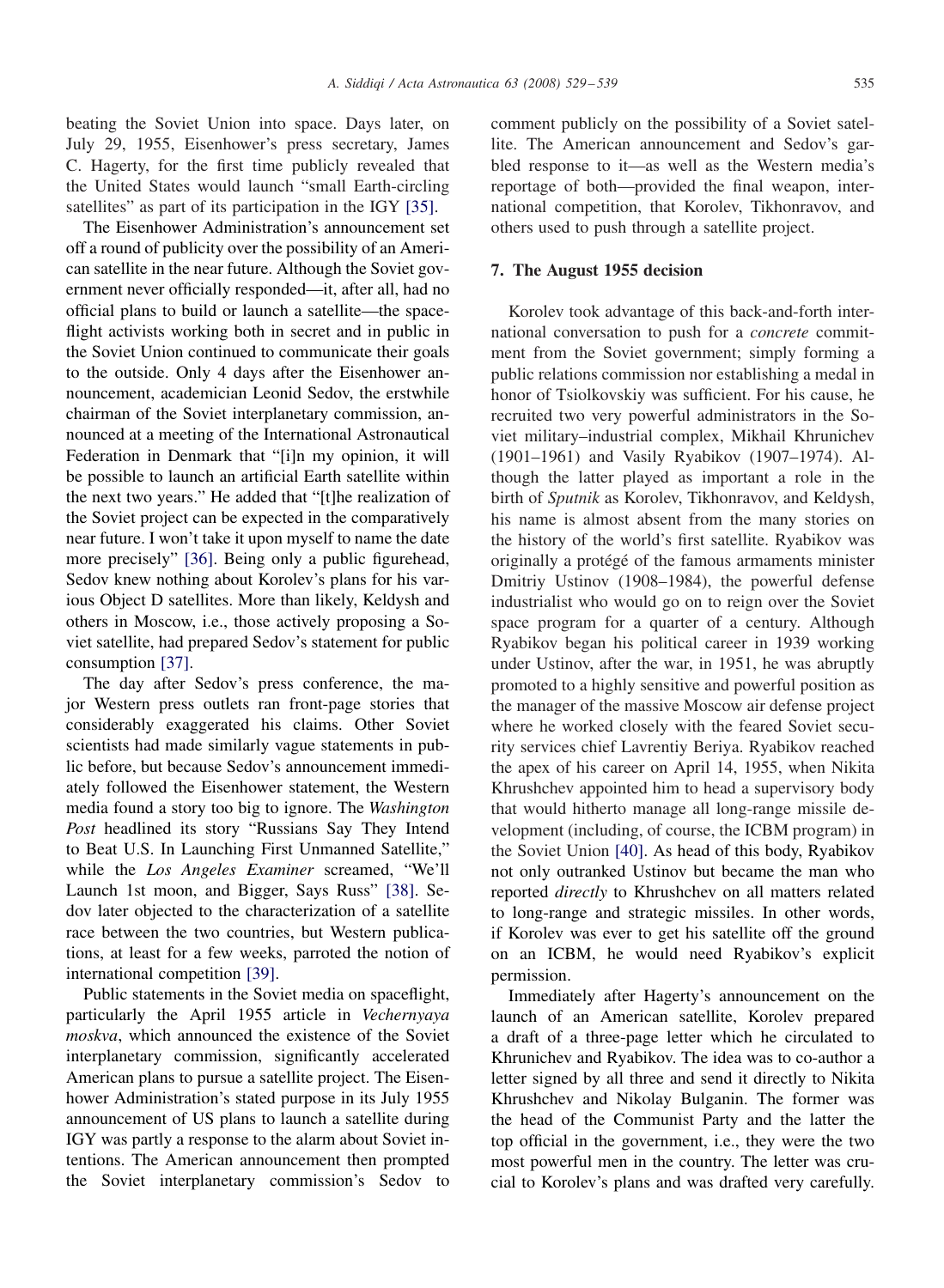Exploiting the publicity over the recent Eisenhower announcement, Korolev got right to the point in the first sentence, mentioning, "the appearance of announcements in the American press that in 1957–58, small artificial Earth satellites will be created… ." In repeatedly noting that "the problem of creating an artificial satellite of the Earth is being given special attention in the U.S.A.," he elaborated at length on two projects of Wernher von Braun (whom he referred to as simply "Braun")—one a 45 kg satellite and another a launch vehicle with a mass of 7000 ton ("25 times greater than the mass of the R-7"). Strikingly, Korolev mentioned neither Project Orbiter nor Vanguard which suggests that his information was garbled or that he was willfully distorting nascent American plans by bringing von Braun to the foreground rather than the relatively innocuous Vanguard. The letter was rather technical for a document intended for politicians—in it, Korolev described the mechanics of orbital flight, the kinds of scientific experiments possible with a satellite, as well as the basics of launch vehicle capabilities. In asking for a Soviet satellite, Korolev provided some raw data: the satellite would weigh 1.5–2 ton, it would orbit at an altitude of  $200 \times 700$  km, it would cost 250 million rubles (in 1955 costs, without the expense for the launch vehicle), and it could be launched within 2–3 years, i.e., in 1957 or 1958, during IGY. He concluded the letter by noting that:

Considering that the creation of an artificial satellite of the Earth will open new prospects in the development of science and military technology, it is considered advisable in the nearest future to begin work on its creation. A list of necessary steps [for its implementation] can be submitted within one-and-a-half and two months [\[41\].](#page-10-0)

The letter, signed by Khrunichev, Ryabikov, and Korolev had an immediate impact. On August 8, 1955, just 10 days after the Eisenhower Administration's announcement, the agenda of an artificial Earth satellite was added to a regular meeting of the Soviet Politburo (or "Presidium" as it was called at the time). Although the content of the discussion or the attendees at this important meeting still remain unknown, we can speculate that the importance of the Earth satellite as well as its costs were discussed at the meeting; on the same day, on Korolev's orders, Tikhonravov had quickly prepared a summary report entitled "Primary data on the scientific significance on the simplest satellite and projected expenses" that was probably used for the discussions at the Politburo [\[42\].](#page-10-0) The outcome of the Politburo meeting was unambiguous: a short memo entitled "On the Creation of an artificial satellite of the Earth" was issued. Graded "top secret," document noted simply:

To approve the idea for the creation of an artificial satellite of the Earth. To entrust Comrades Khrunichev and Ryabikov to go ahead in working to create an artificial satellite of the Earth and in a month-and-a-half's time submit to [the Central Committee of the Communist Party of the Soviet Union] a draft for the necessary steps on this question and also to submit to [the Central Committee] the text of a communiqué for the press on work being carried out on the creation of an artificial satellite of the Earth [\[43\].](#page-10-0)

The memo was signed into law on August 18, 1955.

There was a bustle of activity on the satellite in the waning months of 1955. As instructed by the Soviet government, Korolev scrambled to prepare a more formal proposal on a satellite that would include a detailed enumeration of the goals, costs, volume of work, contractors, and schedule for a Soviet satellite. Tikhonravov and Keldysh led this phase of the work, hammering out details at a series of meetings involving leading scientists, designers, and administrators. The paper record from this period suggests that there were still some who were not fully convinced of the propitiousness of spending money on a satellite; several times Korolev repeated his claim that a satellite would have more than simply scientific importance. In a document circulated to both designers and government officials, Korolev emphasized the political significance of a satellite by underlining the phrase three times with a pencil [\[44\].](#page-10-0) To Marshal Mitrofan Nedelin, the Deputy Minister of Defense in charge of operating and procuring all Soviet missiles, Korolev pointed out that the Americans would also launch during IGY and that "without doubt, it is impossible not to consider the significance of priority in… creating the first artificial satellite of the Earth" [\[45\].](#page-10-0) Finally, in a closed session celebrating the 125th anniversary of Moscow's Bauman Higher Technical School in September 1955, Korolev spoke to a big (albeit restricted) audience about launching a satellite. Korolev ended his speech with several dramatic flourishes:

Our goal should be to have Soviet rockets fly higher and higher than done anywhere else. Our goal should be that a Soviet man accomplishes the first rocket flight… . Our goal should be that Earth's first artificial satellite be Soviet, created by the Soviet people. Our goal should be that in the limitless expanse of the universe, the first flight be that of a Soviet rocket… [\[46\].](#page-10-0)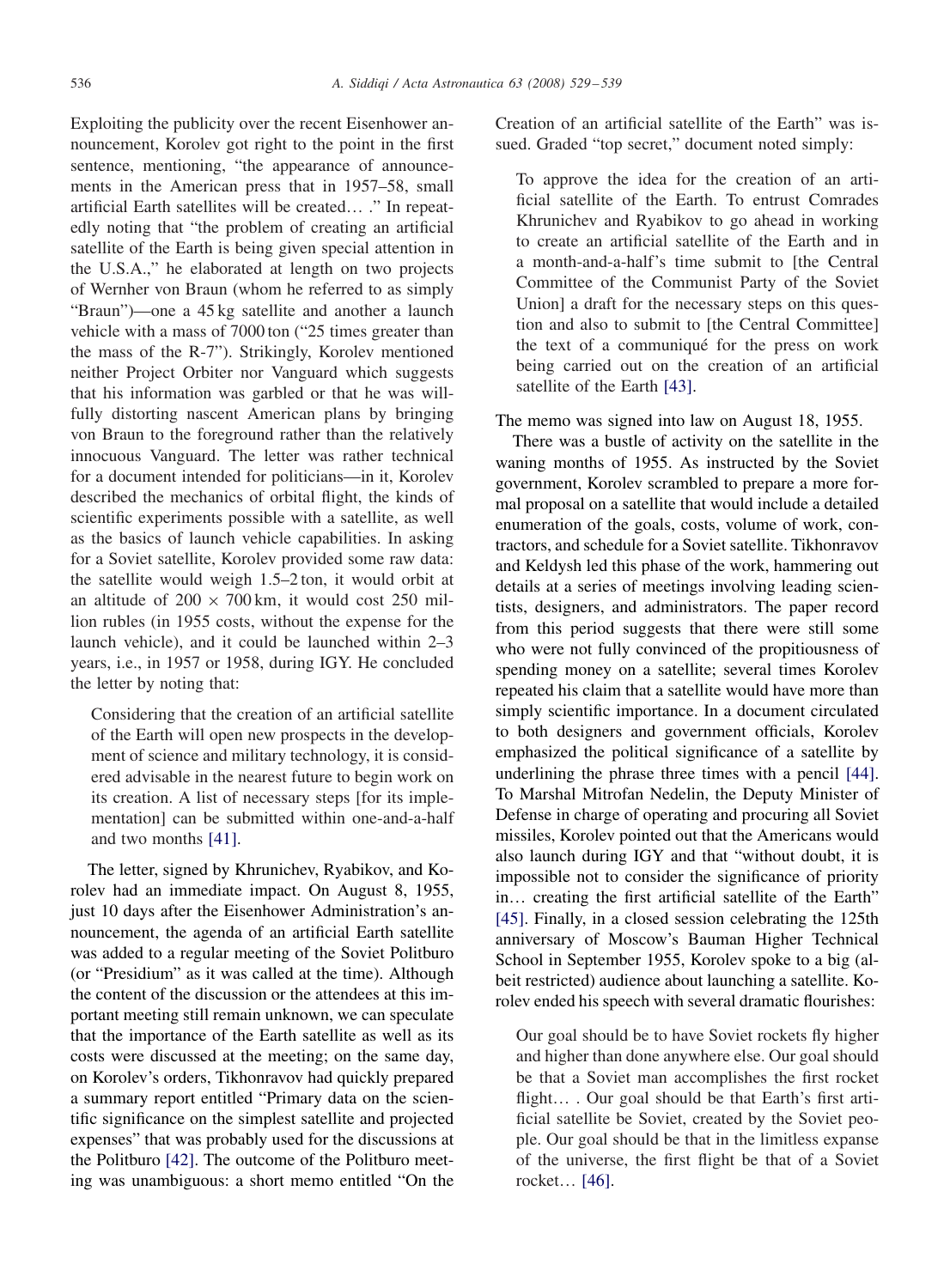<span id="page-8-0"></span>In November 1955, Korolev, Keldysh, and Tikhonravov met several times with one of Ryabikov's deputies, Georgiy Pashkov, to iron out the details of a final document on the satellite. They lined up each of their rationales and received support from a wide circle of scientists [\[47\].](#page-10-0) After Ryabikov signed off on the plan, the drafters sent it to the Central Committee and the Council of Ministers requesting approval for a full program of research for the IGY using artificial satellites. The authors, who included Keldysh and Korolev, invoked defense, science, and prestige to make their case. Two months later, on January 30, 1956, the Council of Ministers issued a decree (no. 149-88ss) approving the launch of the Object D1 satellite in 1957 in time for IGY. Engineers would continue to explore the D2 and D3 options, especially in support of intelligence objectives. The military agreed to donate two test ICBMs for the satellite launches because they could be used to verify and test operational capabilities of the rocket. Apart from the Academy of Sciences, five industrial ministries would be involved in the project [\[48\].](#page-10-0) All future Soviet space projects, including the current day Russian space program, emerged as a result of this government decision.

## **8. Conclusions**

The new evidence shows that the "Space Race" began much earlier than the launch of *Sputnik* on October 4, 1957, as early as 1954. The launch itself was the end result of a series of complex international discourses in which the media in both the Soviet Union and the United States played a critical role. When Sergey Korolev and Mikhail Tikhonravov first proposed a space program to the Soviet government in May 1954, they justified their request by sending along clippings from the US media on space travel. While Soviet leaders did not commit to any concrete project, 3 months later, they cautiously approved some modest steps for space research, including allowing Mstislav Keldysh, to form an Academy of Sciences commission to serve as a public face for Soviet interest in spaceflight. In April 1955, the three men, Korolev, Tikhonravov, and Keldysh, orchestrated a public announcement of the existence of this commission in a major Moscow newspaper. Almost immediately, the Western media picked up on this announcement (as well as other more general Soviet media treatments on space travel) and publicized it widely. Based on these alarming reports, leading officials within the American scientific and intelligence community believed that the Soviet Union had already committed to develop a satellite. These concerns played a major role in the decision to approve an American civilian satellite project, a program which was then publicly announced in late July 1955 by the Eisenhower Administration. Once again, there was a round of publicity generated by the American announcement, in the press of both countries. Using this media attention, Korolev again approached the Soviet government; just 10 days after the Eisenhower Administration's announcement, on August 8, 1955, the Soviet Politburo fully committed to a modest satellite program. An official government decision on the issue was signed after 5 months (after all the details were hammered out) in January 1956.

This unusual and serendipitous chain of events underscores the importance of the media in the equation of competition in space. In the Soviet case, the media was always considered an official mouthpiece for the Soviet government. Yet, highly placed designers such as Korolev were able to manipulate the timing and content of certain media announcements skillfully to help their own cause. There is no evidence that Korolev and his colleagues orchestrated press communiqués on space travel to *deliberately* provoke the American side; yet, we must account for the fact that they were certainly aware that any and every Soviet pronouncement on space was being picked up and inflated in the West, since they had access to almost all major Western media treatments on space travel. On the American side, through the early 1950s, the media trumpeted up Soviet articles on spaceflight that were largely speculative in nature; after all, before mid-1955, the Soviets had decidedly not committed to any concrete work on a satellite project. In that sense, the secrecy of Soviet society and the openness of American culture put American scientists at a greater disadvantage. If the Soviets could at least roughly discern American intentions and schedules, the converse was invariably impossible. Yet, despite the broader circumstances of *Sputnik*, we cannot minimize the efforts of a few key individuals: *Sputnik*'s first place finish was as much a creation of the Cold War competition as it was of the genius of men like Korolev, Tikhonravov, and Keldysh, and Ryabikov, fortunately for the Soviets, made exactly the right decision at the right time.

## **References**

- [1] For a detailed account of the actual events leading up to the launch of *Sputnik*, see A.A. Siddiqi, Iskusstvennyy sputnik zemli: The launch of the World's first artificial satellite 50 years ago, Spaceflight 49 (2007) 426–442.
- [2] Yu. Mozzhorin, A. Yeremenko, Ot pervykh ballisticheskikh do…, Aviatsiya i Kosmonavtika 7 (1991) 40–41.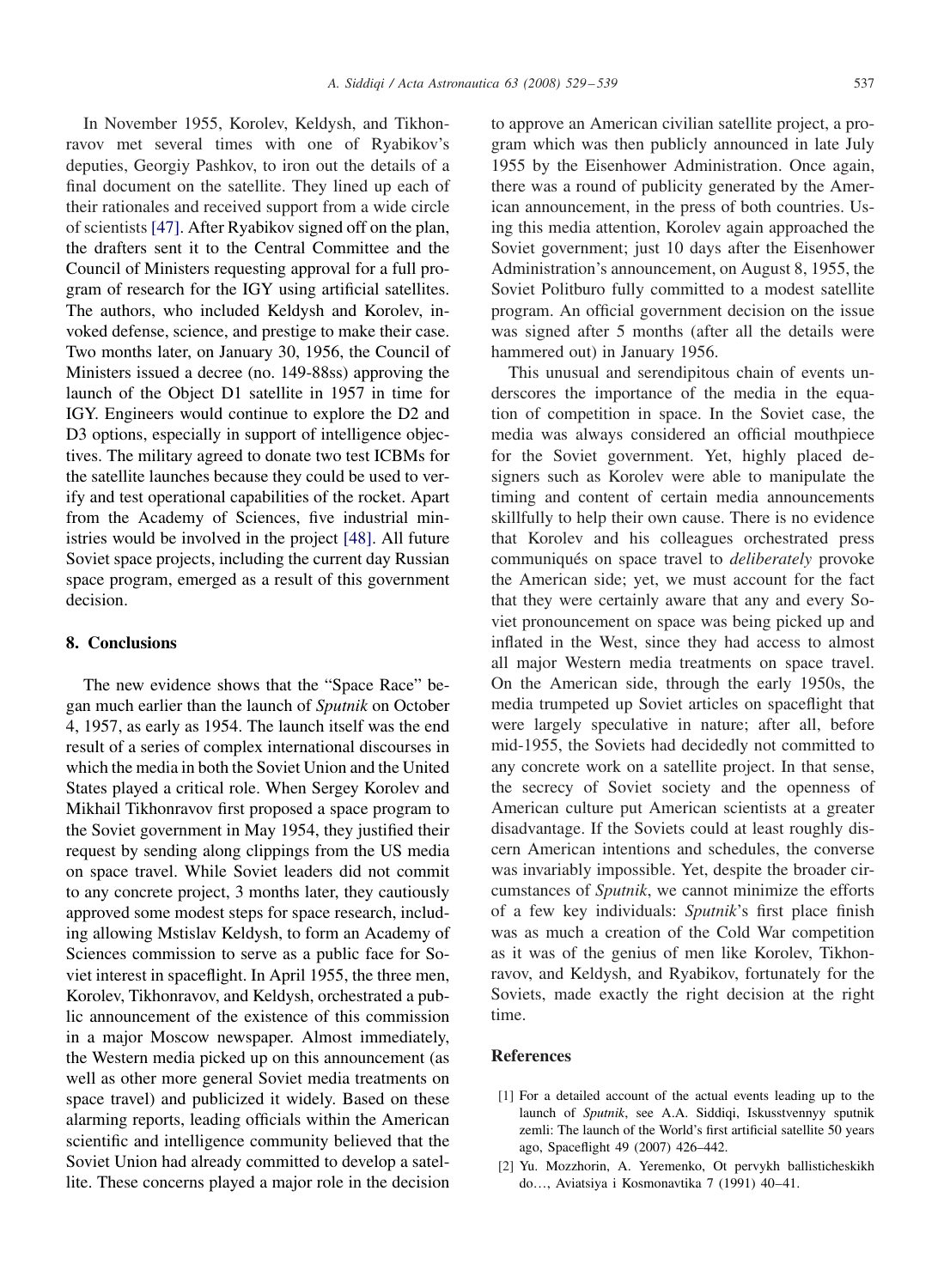- <span id="page-9-0"></span>[3] For details, see A.A. Siddiqi, Sputnik and the Soviet Space Challenge, University Press of Florida, Gainesville, 2003, pp. 84–86.
- [4] V. Baberdin, Zdes' nachinalsya voyenny kosmos, Krasnaya Zvezda April 30 (1994) 4;

I. Yatsunskiy, O deyatel'nosti M.K. Tikhonravova v period s 1947 po 1953 gg. po obosnovaniyu vozmozhnosti sozdaniya sostavykh raket, Iz Istorii Aviatsii i Kosmonavtiki 42 (1980) 31–38.

- [5] M.K. Tikhonravov, et al., Predvaritel'nyy otchet No. 571: Issledovaniya po voprosu sozdaniya iskusstvennogo sputnika zemli, April 2, 1955, cover, table of contents, and conclusion in possession of the author. A censored version of the report was published later as M.K. Tikhonravov et al., Osnovny teorii poleta i elementy proyektirovaniya ISZ, Mashinostroyeniye, Moscow, 1967.
- [6] Hardware development for the cruise missiles was assigned to S.A. Lavochkin's OKB-301 (for the *Burya*) and V. M. Myasishchev's OKB-23 (for the *Buran*). Although the *Burya* was flight tested a number of times in 1957–1960, both programs were cancelled by 1960 and neither were deployed.
- [7] In his diaries, Tikhonravov noted at least a dozen meetings from January to March 1954 on the satellite proposal, most of them at Keldysh's office at the Academy of Sciences. See M.K. Tikhonravov, Diary Notes, 1950–1966, daily entries for January, February, and March 1954.
- [8] Tikhonravov Diary, daily entries for March 16 and May 25. For a summary of the meetings in early 1954, see B.V. Raushenbakh, ed., Materialy po istorii kosmicheskogo korablya 'Vostok' (Moscow: Nauka, 1991), pp. 208–10; Ya.K. Golovanov, Korolev: fakty i mify, Nauka, Moscow, 1994, pp. 518–20. Besides P.L. Kapitsa, scientists involved in these discussions included S.E. Khaykin (physics), I.A. Kibel' (geophysics), B.V. Kukarkin (astronomy), and S.N. Vernov (physics).
- [9] Tikhonravov Diary, daily entry for March 14, 1954. Tikhonravov was referring to G.A. Tyulin, deputy director of NII-4, whom Korolev met on March 13, 1954.
- [10] S.P. Korolev, O vozmozhnosti razrabotki iskusstvennogo sputnika Zemli, in: M.V. Keldysh (Ed.), Tvorcheskoye naslediye Akademika Sergeya Pavlovicha Koroleva: izbrannyye trudy i dokumenty, Nauka, Moscow, USSR, 1980, p. 343. Various reliable sources cite different dates (May 26 or May 27) and recipients (only D.F. Ustinov in most sources, while V.M. Ryabikov, G.N. Pashkov, and D.F. Ustinov in others) for this important letter.
- [11] M.K. Tikhonravov, Dokladnaya zapiska ob iskusstvennom sputnike zemli, in: Materialy po istorii kosmicheskogo korablya 'Vostok,' pp. 5–15.
- [12] Yu.P. Semenov (Ed.), Raketno–kosmicheskaya korporatsiya 'Energiya', 1946–1996, RKK Energiya, Korolev, 1996, p. 86. The proposal was signed by V.A. Malyshev, B.L. Vannikov, M.V. Khrunichev, and K.N. Rudnev.
- [13] Otchet o deyatel'nosti komissii po mezhplanetnym soobscheniyam, January 12, 1956, Archive of the Russian Academy of Sciences (ARAN), f. 472, op. 1, d. 380, l. 22.
- [14] Ob uchrezhdenii zolotoy medali imeni K.E. Tsiolkovskogo, September 24, 1954, ARAN, f. 2, op. 6, d. 176, ll. 151–152.
- [15] This was probably a proposal to quickly build a two-stage launch vehicle by using as the first stage an R-5M missile and as second stage, an R-11 missile. On August 9, 1957, OKB-1 completed a preliminary study of a satellite weighing 40–50 kgs

which could be launched either by a modified R-5 or just the core of the R-7. See B.V. Raushenbakh, G.S. Vetrov, S.P. Korolev i ego delo: svet i teni v istorii kosmonavtiki, Nauka, Moscow, 1998, p. 667.

- [16] V.V. Molodtsov, 'Pervyye kosmicheskiye proyekty (k 40-letiyu zapuska 1 ISZ), Zemlya i Vselennaya 4 (1997).
- [17] V.A. Yegorov, Iz vospominaniy o M.L. Lidove, Kosmicheskie issledovaniia 39 (5) (2001) 451–453.
- [18] V.P. Lishevskiy (Ed.), Ocherki o deyatelyakh Rossiyskoy nauki i tekhniki, Nauka, Moscow, 1999, pp. 222–225; Science and Technology Series, Air Information Division, L.I. Sedov: A Survey and Evaluation of His Works and Activity, AID Report 61-136, September 25, 1961.
- [19] Tikhonravov Diary, daily entry for September 20, 1954.
- [20] For Keldysh's involvement, see Lishevskiy, Ocherki o deyatelyakh Rossiyskoy nauki i tekhniki, p. 224. For Korolev's visit, see Testimony of G.A. Skuridin in: A.Yu. Ishlinskiy (Ed.), Akademik S.P. Korolev: ucheniy, inzhener, chelovek, Nauka, Moscow, 1986, p. 453.
- [21] On February 1, 1955, Tikhonravov met with commission chairman L.I. Sedov, noting in his diary that "another report is needed [for the commission]." Later, on March 11, Tikhonravov called Korolev to discuss specifically the work of the commission. Tikhonravov Diary, daily entries for February 1 and March 11, 1955.
- [22] Komissiya po mezhplanetnykh soobshcheniy, Vechernyaya moskva, April 16, 1955.
- [23] Interplanetary commission created: Russians planning space laboratory for research beyond earth's gravity, Washington Post, April 17, 1955.
- [24] H. Schwartz, Russians already striving to set up space satellite, New York Times, July 30, 1955.
- [25] S. Alsop, Debate on the satellite, Washington Post, May 25, 1955.
- [26] CIA, National Intelligence Estimate Number 11-12-55, Soviet Guided Missile Capabilities and Probable Programs, December 20, 1955, NASA HQ Archives, Box for CIA NIEs.
- [27] In October 1954, IGY scientists had proposed launching satellites as part of the program. See H.S. Jones, The inception and development of the international geophysical year, in: M. Nicolet (Ed.), Annals of the International Geophysical Year, vol. I: The Histories of the International Polar Years and the Inception and Development of the International Geophysical Year, Pergamon Press, London, 1959, pp. 392–393; W. Sullivan, Assault on the Unknown, McGraw-Hill, New York,

1961, pp. 28–30.

[28] W. McDougall, …the Heavens and the Earth: A Political History of the Space Age, Basic Books, New York, 1985, pp. 119-121; R.C. Hall, Origins of U.S. space policy: Eisenhower, open

skies, and freedom of space, in: J.M. Logsdon, et al. (Eds.), Exploring the Unknown: Selected Documents in the History of the U.S. Civil. Space Program, vol. 1: Organizing for Exploration, NASA, Washington, DC, 1995, pp. 213–229.

[29] J.R. Killian Jr., Sputnik, Scientists, and Eisenhower: A Memoir of the First Special Assistant to the President for Science and Technology, The MIT Press, Cambridge, MA, 1977, pp. 11–12, 70–82;

D.A. Day, Cover stories and hidden agendas: early American space and national security policy, in: R.D. Launius, J.M. Logsdon, R.W. Smith (Eds.), Reconsidering Sputnik: